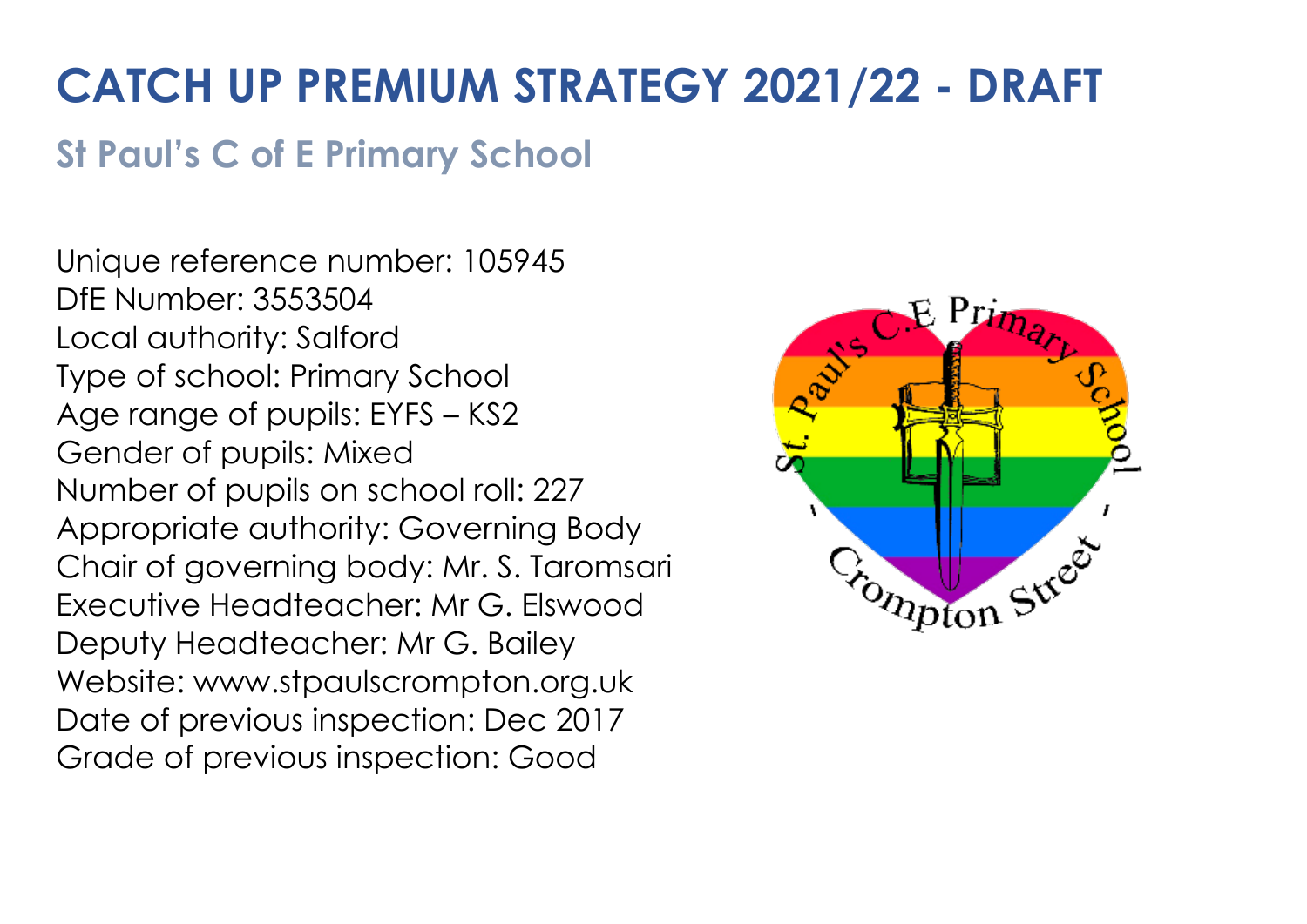| <b>Summary information</b> |         |                               |       |                                      |     |
|----------------------------|---------|-------------------------------|-------|--------------------------------------|-----|
| School                     |         | St Paul's CE Primary School   |       |                                      |     |
| <b>Academic Year</b>       | 2021-22 | <b>Total Catch-Up Premium</b> | £6500 | <b>Number of pupils</b> $(Rec - Y6)$ | 195 |

## **Guidance**

Children have experienced unprecedented disruption to their education as a result of coronavirus (COVID-19). Those from the most vulnerable and disadvantaged backgrounds will be among those hardest hit. The aggregate impact of lost time in education will be substantial, and the scale of our response must match the scale of the challenge.

Schools' allocations will be calculated on a per pupil basis, providing each mainstream school with a total of £80 for each pupil in years Reception to Y6.

As the catch-up premium has been designed to mitigate the effects of the unique disruption caused by COVID-19, the grant will only be available for the 2020 to 2021 academic year. It will not be added to schools' baselines in calculating future years' funding allocations.

| Use of Funds                                                                                                                                                                                                                   | <b>EEF Recommendations</b>                                                    |
|--------------------------------------------------------------------------------------------------------------------------------------------------------------------------------------------------------------------------------|-------------------------------------------------------------------------------|
| Schools should use this funding for specific activities to support their pupils to<br>catch up for lost teaching over the previous months, in line with the<br>guidance on curriculum expectations for the next academic year. | The EEF advises the following:<br><b>Teaching and whole school strategies</b> |
| To support schools to make the best use of this funding, the Education                                                                                                                                                         | $\triangleright$ Supporting great teaching                                    |
| Endowment Foundation (EEF) has published a coronavirus (COVID-19)                                                                                                                                                              | $\triangleright$ Pupil assessment and feedback                                |
| support guide for schools with evidence-based approaches to catch up for                                                                                                                                                       | $\triangleright$ Transition support                                           |
| all students. Schools should use this document to help them direct their                                                                                                                                                       | <b>Targeted approaches</b>                                                    |
| additional funding in the most effective way.                                                                                                                                                                                  | $\triangleright$ One to one and small group tuition                           |
| Schools have the flexibility to spend their funding in the best way for their                                                                                                                                                  | $\triangleright$ Intervention programmes                                      |
| cohort and circumstances.                                                                                                                                                                                                      | $\triangleright$ Extended school time                                         |
| We know that we have the professional knowledge and expertise to ensure                                                                                                                                                        | <b>Wider strategies</b>                                                       |
| that children recover and get back on track. Returning to normal                                                                                                                                                               | $\triangleright$ Supporting parent and carers                                 |
| educational routines as quickly as possible is critical to our recovery and our                                                                                                                                                | $\triangleright$ Access to technology                                         |
| School Development Plan is central to this.                                                                                                                                                                                    | $\triangleright$ Out of school support                                        |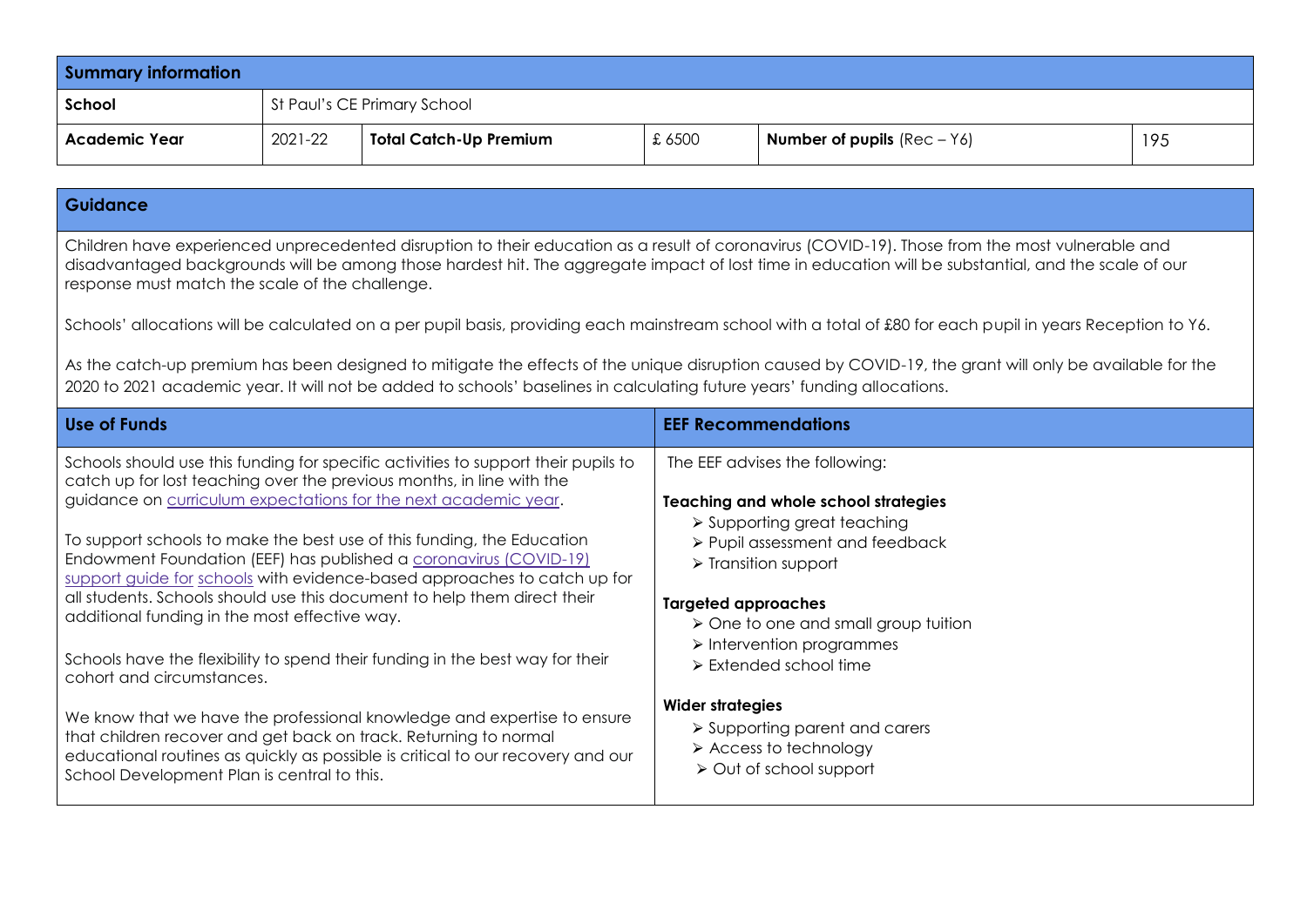| <b>Identified impact of lockdown</b> |                                                                                                                                                                                                                                                                                                                                                                                                                                                                                                                                                                                                                                                                                                                                                                                                                                                                                                                                                                                                                           |                                                                                                                                                                                                                                                                                                                                                                                                                      |             |                      |  |        |                                                                                                                                                                                                                                                                                                                                                                                                    |
|--------------------------------------|---------------------------------------------------------------------------------------------------------------------------------------------------------------------------------------------------------------------------------------------------------------------------------------------------------------------------------------------------------------------------------------------------------------------------------------------------------------------------------------------------------------------------------------------------------------------------------------------------------------------------------------------------------------------------------------------------------------------------------------------------------------------------------------------------------------------------------------------------------------------------------------------------------------------------------------------------------------------------------------------------------------------------|----------------------------------------------------------------------------------------------------------------------------------------------------------------------------------------------------------------------------------------------------------------------------------------------------------------------------------------------------------------------------------------------------------------------|-------------|----------------------|--|--------|----------------------------------------------------------------------------------------------------------------------------------------------------------------------------------------------------------------------------------------------------------------------------------------------------------------------------------------------------------------------------------------------------|
| Contextual                           |                                                                                                                                                                                                                                                                                                                                                                                                                                                                                                                                                                                                                                                                                                                                                                                                                                                                                                                                                                                                                           |                                                                                                                                                                                                                                                                                                                                                                                                                      |             |                      |  |        |                                                                                                                                                                                                                                                                                                                                                                                                    |
|                                      |                                                                                                                                                                                                                                                                                                                                                                                                                                                                                                                                                                                                                                                                                                                                                                                                                                                                                                                                                                                                                           | During the 2020/21 there were 5 bubble closures across school - nursery, year 1, year 3 and year 6 (x2) - this affected 112 children across school.                                                                                                                                                                                                                                                                  |             |                      |  |        |                                                                                                                                                                                                                                                                                                                                                                                                    |
|                                      |                                                                                                                                                                                                                                                                                                                                                                                                                                                                                                                                                                                                                                                                                                                                                                                                                                                                                                                                                                                                                           | There was also a national lockdown in January 2021.                                                                                                                                                                                                                                                                                                                                                                  |             |                      |  |        |                                                                                                                                                                                                                                                                                                                                                                                                    |
| <b>Staff Covid Cases</b>             |                                                                                                                                                                                                                                                                                                                                                                                                                                                                                                                                                                                                                                                                                                                                                                                                                                                                                                                                                                                                                           | SLT: 3                                                                                                                                                                                                                                                                                                                                                                                                               | Teachers: 6 | TAs: 6               |  | LOS: 0 | <b>TOTAL: 15</b>                                                                                                                                                                                                                                                                                                                                                                                   |
| <b>Academic</b>                      |                                                                                                                                                                                                                                                                                                                                                                                                                                                                                                                                                                                                                                                                                                                                                                                                                                                                                                                                                                                                                           |                                                                                                                                                                                                                                                                                                                                                                                                                      |             |                      |  |        |                                                                                                                                                                                                                                                                                                                                                                                                    |
| Speaking and<br>Listening            | $\bullet$                                                                                                                                                                                                                                                                                                                                                                                                                                                                                                                                                                                                                                                                                                                                                                                                                                                                                                                                                                                                                 | The number of EYFS (and KS1 pupils) identified with speech and language concerns has increased.<br>24% of Y1 children are below ARE.<br>14% of Y2 children are below ARE<br>35% of Y3 children are below ARE<br>WellComm data is lower than previous years - currently 33% are not working at ARE                                                                                                                    |             |                      |  |        |                                                                                                                                                                                                                                                                                                                                                                                                    |
| <b>Maths</b>                         | Specific content has been missed, leading to gaps in learning and stalled sequencing of journeys. Children still have an appetite for<br>$\bullet$<br>maths and lockdown has not affected their learning attitudes and behaviour. Remote teaching of maths has been strong.<br>Recall of basic skills has suffered - some children are not able to recall addition/ subtraction facts, times tables and have forgotten<br>$\bullet$<br>once taught calculation strategies. This is reflected in formative assessments.<br>Fluency and reasoning have been adversely affected.<br>$\bullet$<br>The number of GD pupils has decreased.<br>$\bullet$<br>Difference between 'at or above' at end of academic and at the start of 2020/21:<br>$\bullet$<br>Y4: Year 2018/19 - 77%<br>Year 2020/21 - 66% (Teacher Assessment) 72% from NFER data<br>Y5: Year 2018/19 - 78%<br>Year 2020/21 - 76% (Teacher Assessment) 71% from NFER data<br>Y6: Year 2018/19 - 89%<br>Year 2020/21- 53% (Teacher Assessment) 74% from NFER data |                                                                                                                                                                                                                                                                                                                                                                                                                      |             |                      |  |        |                                                                                                                                                                                                                                                                                                                                                                                                    |
| Writing                              | $\bullet$<br>$\bullet$<br>$\bullet$<br>$\bullet$<br>$\bullet$                                                                                                                                                                                                                                                                                                                                                                                                                                                                                                                                                                                                                                                                                                                                                                                                                                                                                                                                                             | Writing stamina has been adversely affected by lockdown.<br>negatively impacted.<br>Younger children have needed more support with motor co-ordination and again with developing writing stamina.<br>their ability to write.<br>Number of GD writers has decreased.<br>Difference between 'at or above' at start of academic year 2019/20 and at the start of 2021/22:<br>Y4: from 69% to 66%<br>Y5: from 70% to 76% |             | Y6: from 96 % to 67% |  |        | Although children were able to access grammar practice in remote learning lessons, the purpose and effect for writing has been<br>Those children who have maintained writing throughout lockdown are less affected, however those who evidently did not write<br>much have had to work additionally hard on regaining writing stamina and improving their motivation due to the lack of fluency in |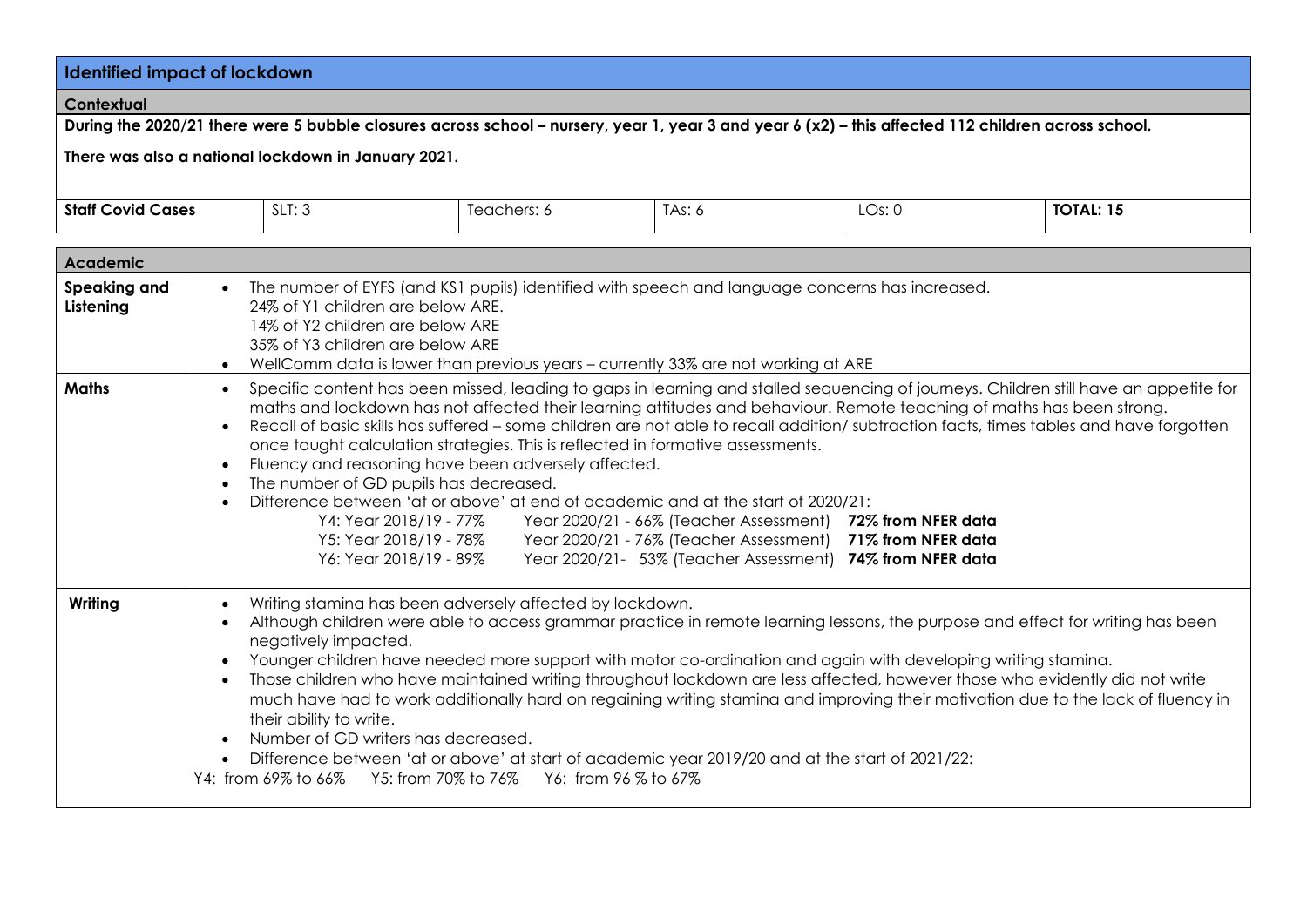| Reading  | Some families do not have access to a wide range of books or multiple devices required to access online resources.<br>Embedded Reading routines in place at school were difficult to replicate through remote learning.<br>Number of GD pupils has decreased.<br>Difference between 'at or above' at end of academic year 2018/19 and at the start of 2020/21:<br>$\bullet$<br>Y4: from 73% to 66% Y5: from 78% to 73% Y6: from 89% to 67%<br>$\bullet$                                                                                                                                                                                                                                                                                                                                               |
|----------|-------------------------------------------------------------------------------------------------------------------------------------------------------------------------------------------------------------------------------------------------------------------------------------------------------------------------------------------------------------------------------------------------------------------------------------------------------------------------------------------------------------------------------------------------------------------------------------------------------------------------------------------------------------------------------------------------------------------------------------------------------------------------------------------------------|
| Non-core | There are now significant gaps in learning - whole units of work have not been taught meaning that children are less able to access<br>pre-requisite knowledge when learning something new and they are less likely to make connections between concepts and themes<br>throughout the curriculum.<br>Skills have been more adversely affected than knowledge.<br>Children have also missed out on the curriculum experiences e.g. trips, visitors and powerful curriculum moments. This has adversely<br>affected their knowledge of `cultural capital` one of our cornerstones of the curriculum.<br>Physical fitness of the children has suffered.<br>Pupils have needed more support pastorally as they have had to reform friendship groups and become part of the school<br>community once more. |

| <b>Catch Up Funding Premium Priorities</b> |                                                                                                                                                                                                                                                                    |  |  |  |
|--------------------------------------------|--------------------------------------------------------------------------------------------------------------------------------------------------------------------------------------------------------------------------------------------------------------------|--|--|--|
| <b>Priorities</b>                          | Excellent quality first teaching and effective formative assessment to identify and address gaps in learning.<br>$\bullet$<br>Effective targeted support for identified pupils.<br>$\bullet$<br>Excellent remote education across all phases.<br>Pastoral support. |  |  |  |

| <b>Planned expenditure</b> - The headings below are grouped into the categories outlined in the Education Endowment Foundation's coronavirus support guide<br>for schools     |                                                                            |                                                                                                 |            |                       |  |
|-------------------------------------------------------------------------------------------------------------------------------------------------------------------------------|----------------------------------------------------------------------------|-------------------------------------------------------------------------------------------------|------------|-----------------------|--|
| Teaching and whole-school strategies                                                                                                                                          |                                                                            |                                                                                                 |            |                       |  |
| Desired outcome                                                                                                                                                               | Chosen approach and anticipated cost                                       | Impact                                                                                          | Staff lead | <b>Review</b><br>date |  |
| Teachers receive high quality CPD enabling<br>them to excel in the most effective teaching<br>strategies and secure outstanding progress for<br>the children that they teach. | <b>Professional Development linked to SDP -</b><br>provided by SCC and SLT | 100% of teaching to be at<br>least good (with outstanding<br>features)<br><b>Pupil Progress</b> | HT/DHT     |                       |  |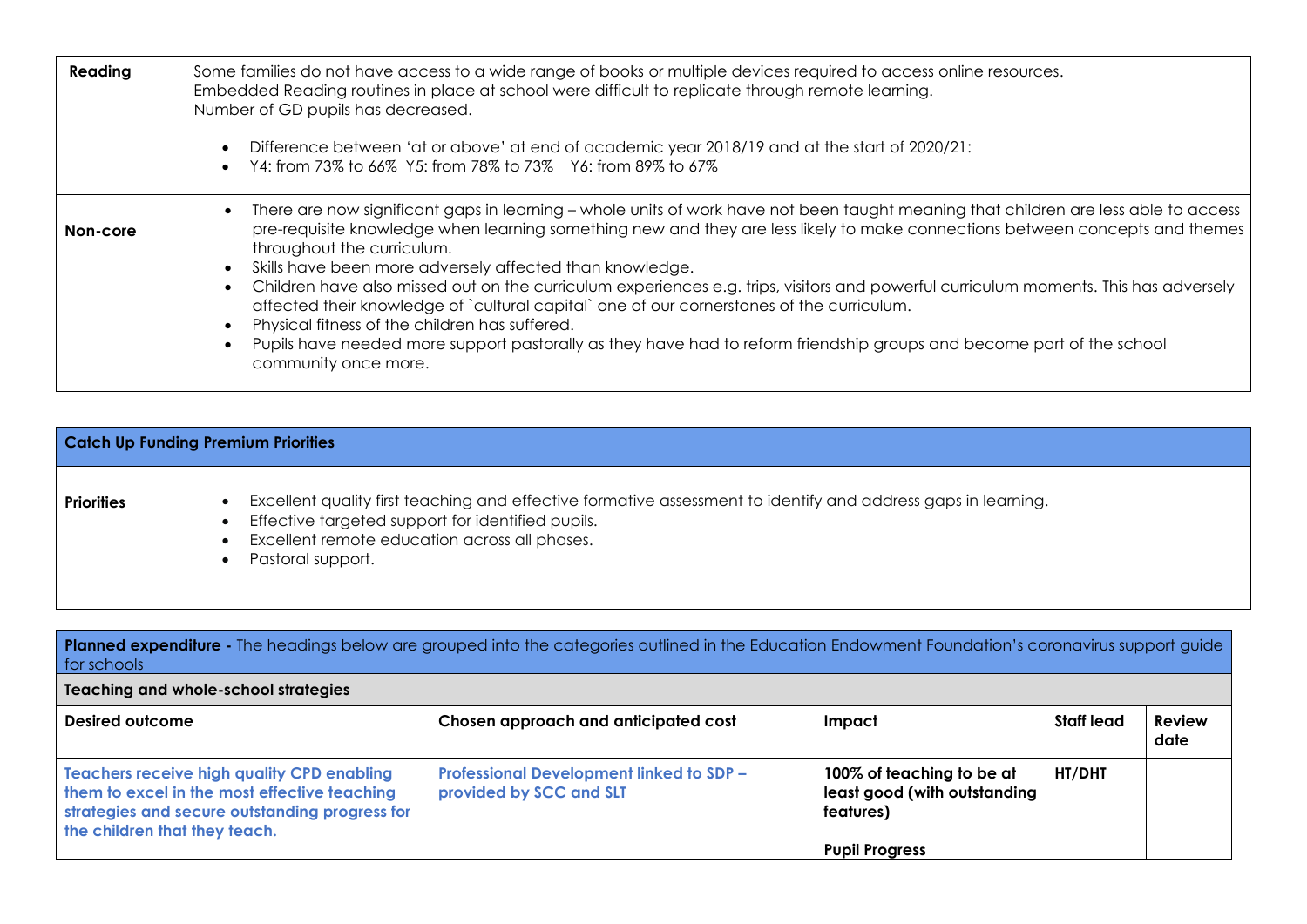| Teachers have a forensic understanding of the<br>abilities, gaps in learning, next steps and<br>historical learning of their pupils, enabling them<br>to accelerate progress and secure expected<br>attainment across all subjects.                                                                              | <b>Effective Diagnostic Assessment</b><br><b>DHT liaised with staff on use of Standardised</b><br>Scores to accurately measure attainment,<br>including the importance of gap analysis in<br>identifying barriers to learning.<br><b>Subject leaders direct staff to progression</b><br>documents to ensure that lost learning is covered<br>and revisited appropriately in both core and<br>foundation subjects.       | <b>Pupil progress</b><br><b>Attainment</b>                        | <b>Teachers</b><br>(including<br>subject<br>leads) |  |
|------------------------------------------------------------------------------------------------------------------------------------------------------------------------------------------------------------------------------------------------------------------------------------------------------------------|-------------------------------------------------------------------------------------------------------------------------------------------------------------------------------------------------------------------------------------------------------------------------------------------------------------------------------------------------------------------------------------------------------------------------|-------------------------------------------------------------------|----------------------------------------------------|--|
| All Nursery pupils have 'caught up' and are<br>Reception ready by the end of the Autumn term<br>- gaps in the Nursery profile are filled.<br><b>Pupils make excellent progress in Reception</b><br>and are ready for Year 1.                                                                                     | EYFS - baseline to be completed Sept' 21 to allow<br>for gaps and needs to be quickly identified and<br>actions put in place to promote accelerated<br>progress.<br>Phonics groups to be set across Rec and KS1 to<br>ensure catch up is achieved through smaller<br>groups. Assessed half termly on phonics tracker<br>and groups adjusted as needed.                                                                  | <b>Nursery achievement</b><br><b>Reception achievement</b>        | <b>DHT</b>                                         |  |
| All pupils have 'caught up' and are Year 1<br>ready by the end of the Autumn term - gaps in<br>the EYFS profile are filled. Pupils make excellent<br>progress in Year 1 and are ready for Year 2.<br>Phonics screening evidences accelerated<br>learning. Outcomes are broadly in line with<br>national figures. | Analysis of end of year NFER maths tests identify<br>gaps in knowledge - informs teaching and<br>planning for the following year<br>-interventions planned for and in place by Sept<br>21 - each class to receive 1hr booster p/w<br>Autumn term - reviewed Autumn 2. Teachers will<br>be freed to deliver booster sessions by using Ed<br><b>Start to deliver after school clubs</b><br>-£40 per session (£1440 total) | Year 1 achievement<br><b>Phonics</b><br><b>Year 2 achievement</b> | <b>Teachers</b>                                    |  |
| End of KS1 Reading results are broadly in line<br>with national figures, including at the higher<br>standard.                                                                                                                                                                                                    | <b>Accelerated phonics programme in place</b><br>September 2021 - screening process evidences<br>accelerated learning.<br>1:1 weekly 4 children phase 3 phonics, 13                                                                                                                                                                                                                                                     |                                                                   |                                                    |  |
| End of KS1 Maths results are broadly in line with<br>national figures, including at the higher<br>standard.                                                                                                                                                                                                      | children phase 5 phonics, 6 for catch-up games<br>and activities . 15 minute sessions. Total of 4<br>hours.<br>Phonics groups to be set across Rec and KS1 to<br>ensure catch up is achieved through smaller                                                                                                                                                                                                            |                                                                   |                                                    |  |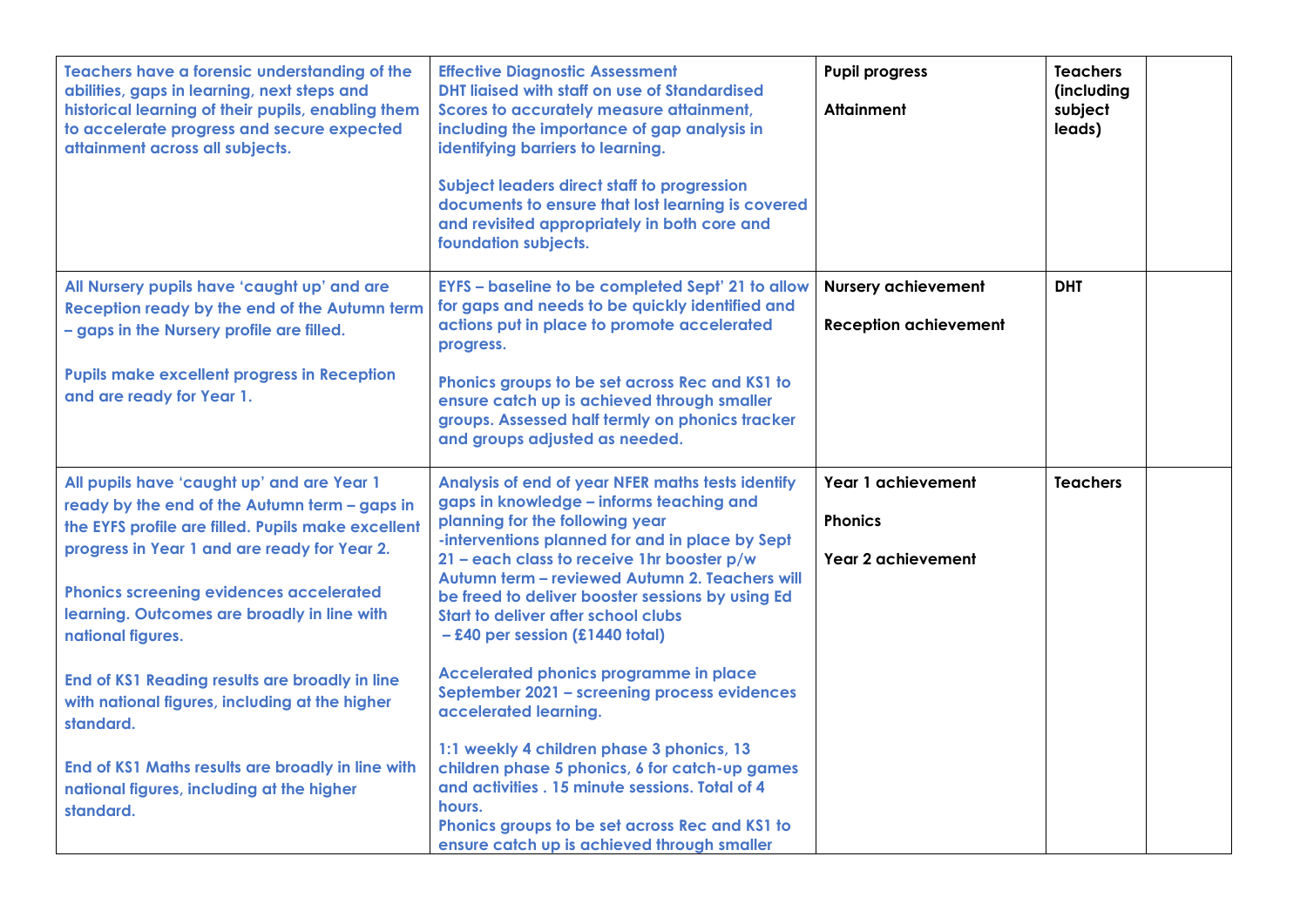|                                                                                                                                                                                                                                                                                                                                                                                                                                                                                                                            | groups. Assessed half termly on phonics tracker<br>and groups adjusted as needed.<br>Need will be assessed after assessments made in<br>Summer term and starting in September.<br><b>Phonics tracker - £250</b><br><b>Quality First Teaching to address any gaps from</b><br>assessments completed in Summer term. Use of<br>PIXL IFTs and Question diagnosis to apply therapy<br>sessions either whole or to small groups as<br>needed.<br>Focus on Maths curriculum with place value,<br>number and four operations taking priority.                                                                                                                                                                                                                                                                                                                                                                                                                                                                                                                       |                                                                                                    |                 |  |
|----------------------------------------------------------------------------------------------------------------------------------------------------------------------------------------------------------------------------------------------------------------------------------------------------------------------------------------------------------------------------------------------------------------------------------------------------------------------------------------------------------------------------|--------------------------------------------------------------------------------------------------------------------------------------------------------------------------------------------------------------------------------------------------------------------------------------------------------------------------------------------------------------------------------------------------------------------------------------------------------------------------------------------------------------------------------------------------------------------------------------------------------------------------------------------------------------------------------------------------------------------------------------------------------------------------------------------------------------------------------------------------------------------------------------------------------------------------------------------------------------------------------------------------------------------------------------------------------------|----------------------------------------------------------------------------------------------------|-----------------|--|
| <b>Pupils in upper KS2 make accelerated progress</b><br>from their starting points and are ready for the<br>next stage of their learning.<br>End of KS2 Reading outcomes are above<br>national, including at the higher standard.<br>Pupils are able to read at an age-appropriate<br>level and fluency.<br>The number of pupils passing the Y4 times<br>tables test is in line with national expectations.<br>End of KS2 Maths results are broadly in line with<br>national figures, including at the higher<br>standard. | End of year gap analysis of 20/21 to identify<br>priorities for teaching in Autumn term 21/22<br><b>Quality First Teaching to address any gaps from</b><br>assessments completed in Summer term. Use of<br>PIXL IFTs and Question diagnosis to apply therapy<br>sessions either whole or to small groups as<br>needed.<br>New 2 week - writing curriculum focused on<br>accelerated progression across year groups and<br>through the year. New incidental writes<br>document to ensure evidence in other books for<br>moderation purposes.<br>Focus on reading for pleasure. Children to be<br>assessed using Salford Sentence Reading test to<br>ensure on correct book band for home reading<br>books. (ML - £1000)<br>KS1/2 assemblies to have an additional 'reading<br>focus' inc. story and book extract sharing etc. to<br>promote a love of reading in the school.<br>Times Table Rock Star purchased to aid in home<br>learning of multiplication facts. (£100)<br><b>Vocab Ninja purchased to extend vocabulary</b><br>and improve spelling (£20) | <b>Pupil progress</b><br><b>Attainment</b><br><b>Reading ages</b><br><b>Y4 Multiplication Test</b> | <b>Teachers</b> |  |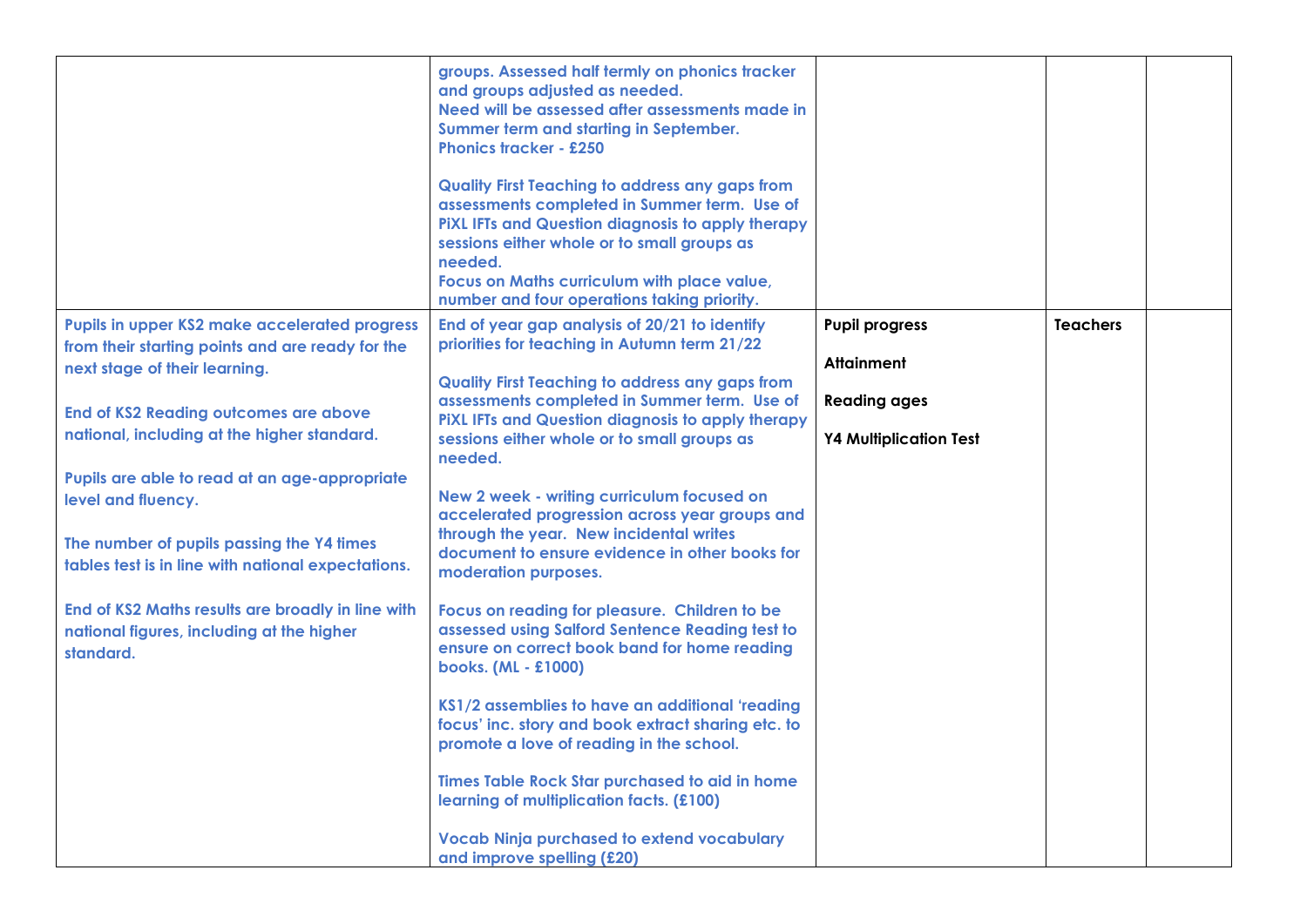|                                                                                                                                                                                                 | More emphasis to be put into daily handwriting<br>practice.<br>Early morning maths in KS2 to focus on number<br>including multiplication facts.<br>Analysis of end of year NFER maths tests identify<br>gaps in knowledge - informs teaching and<br>planning for the following year<br>-interventions planned for and in place by Sept -<br>each class to receive 1hr booster p/w Autumn<br>term - reviewed Autumn 2. Teachers will be freed<br>to deliver booster sessions by using Ed Start to<br>deliver after school clubs<br>£40 per session (£1440 total)<br>SATs Companion to support $KS2 - (£1000 p/y)$ |                                                                           |                                            |                       |
|-------------------------------------------------------------------------------------------------------------------------------------------------------------------------------------------------|------------------------------------------------------------------------------------------------------------------------------------------------------------------------------------------------------------------------------------------------------------------------------------------------------------------------------------------------------------------------------------------------------------------------------------------------------------------------------------------------------------------------------------------------------------------------------------------------------------------|---------------------------------------------------------------------------|--------------------------------------------|-----------------------|
| Teachers are prepared, at a moment's notice,<br>to switch to remote learning and maintain the<br>quality of education seen in school. Children<br>and families are well prepared and supported. | <b>Supporting Effective Remote Learning</b><br>Pupils to have consistent home learning tasks as<br>part of their scheduled homework to ensure<br>children retain familiarity with RHL (Google<br><b>Classroom)</b>                                                                                                                                                                                                                                                                                                                                                                                               | <b>Remote learning monitoring</b><br>Parent and pupil voice<br>Case study | <b>Teachers</b>                            |                       |
| <b>Targeted approaches</b>                                                                                                                                                                      |                                                                                                                                                                                                                                                                                                                                                                                                                                                                                                                                                                                                                  |                                                                           |                                            |                       |
| Desired outcome                                                                                                                                                                                 | Chosen action/approach                                                                                                                                                                                                                                                                                                                                                                                                                                                                                                                                                                                           | Impact                                                                    | <b>Staff lead</b>                          | <b>Review</b><br>date |
| Every child makes accelerated progress from<br>their established baseline in the summer 2 term.                                                                                                 | <b>Interventions</b>                                                                                                                                                                                                                                                                                                                                                                                                                                                                                                                                                                                             | <b>Pupil progress</b><br>Case study                                       | <b>Teachers</b><br>and<br>support<br>staff |                       |
| <b>Teaching Assistants are equipped to deliver</b><br>interventions effectively.                                                                                                                | <b>Teaching Assistants to access training as part of</b><br>their CDP and share best practice.                                                                                                                                                                                                                                                                                                                                                                                                                                                                                                                   | <b>TA training records</b><br><b>TA observations</b>                      | Support<br>Staff                           |                       |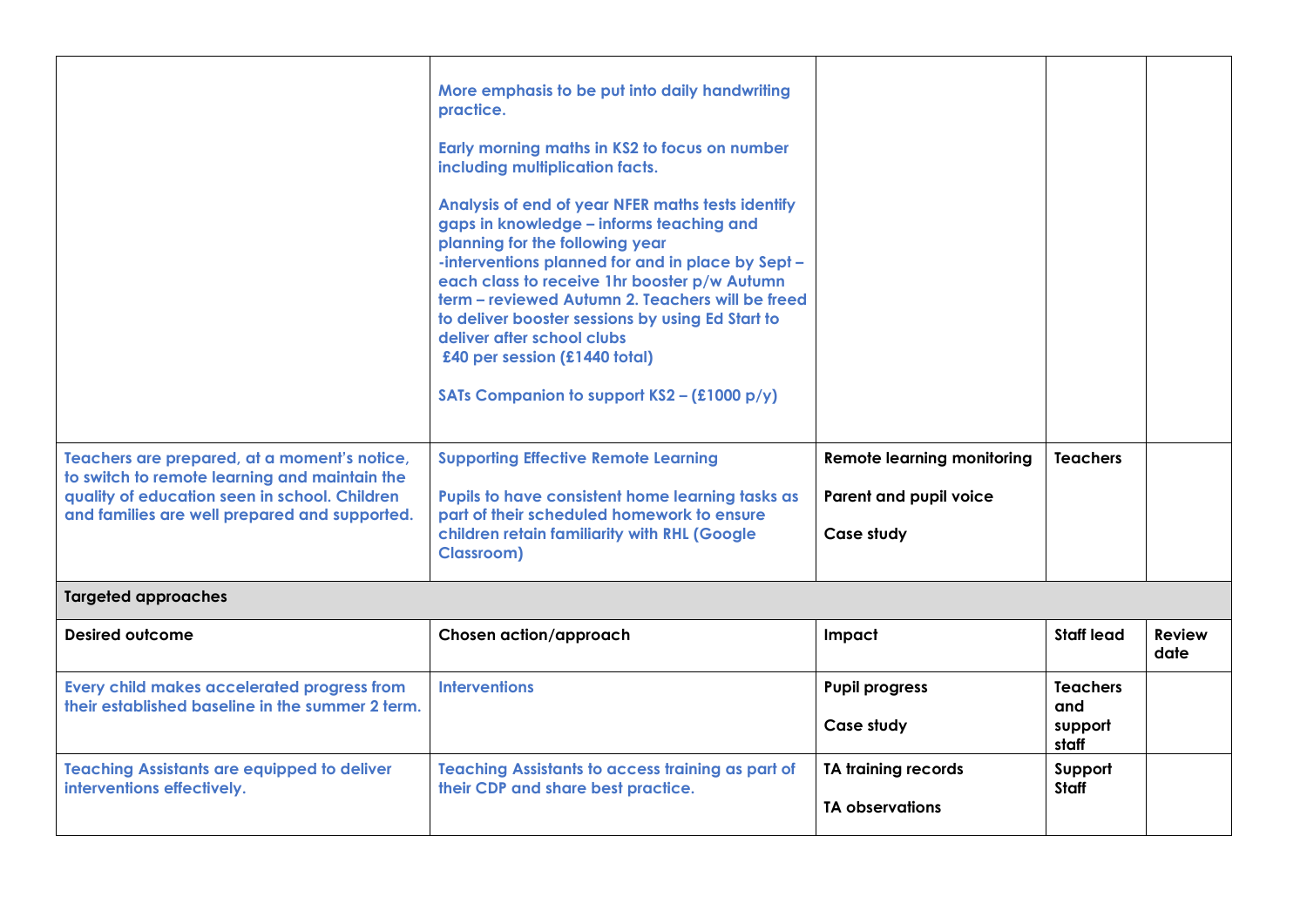| SEND pupils make good progress from their<br>starting points.<br>No behaviour issues from SEND pupils.<br>LAC pupils make accelerated progress from<br>their starting points.<br><b>Disadvantaged pupils make accelerated</b><br>progress from their starting points.<br>Children in UKS2 make rapid and accelerated<br>progress in Maths through the National Tutoring<br>Programme | SEND - new approach to target setting for SEND<br>now captures child and parent voice.<br><b>SMART targets now used</b><br>LAC - Pupils from vulnerable groups identified<br>and individual needs assessed and individual<br>plans put into place where necessary<br>Pupils from vulnerable groups identified and<br>individual needs assessed and individual plans<br>put into place where necessary<br>12 children in Year 6 and 12 children in Year 5<br>targeted for Maths support using NTP funding. 12<br>children to have 15 hours of 1:2 tutoring starting in<br>September = £1094 per group - £2188 total<br><b>Pupils make rapid and sustained progress</b> | <b>Pupil progress</b><br><b>Pupil progress plans</b><br><b>CPOMs records</b><br>Case study<br><b>Personal Education Plan</b><br><b>Pupil achievement</b><br>NTP progress records<br><b>Pupil progress</b><br><b>Pupil voice</b> | <b>SENCO and</b><br><b>DHT</b><br><b>Teachers</b><br><b>Teachers</b><br>SO'R to<br>lead. |                       |
|--------------------------------------------------------------------------------------------------------------------------------------------------------------------------------------------------------------------------------------------------------------------------------------------------------------------------------------------------------------------------------------|-----------------------------------------------------------------------------------------------------------------------------------------------------------------------------------------------------------------------------------------------------------------------------------------------------------------------------------------------------------------------------------------------------------------------------------------------------------------------------------------------------------------------------------------------------------------------------------------------------------------------------------------------------------------------|---------------------------------------------------------------------------------------------------------------------------------------------------------------------------------------------------------------------------------|------------------------------------------------------------------------------------------|-----------------------|
| <b>Wider Strategies</b>                                                                                                                                                                                                                                                                                                                                                              |                                                                                                                                                                                                                                                                                                                                                                                                                                                                                                                                                                                                                                                                       |                                                                                                                                                                                                                                 |                                                                                          |                       |
| <b>Desired outcome</b>                                                                                                                                                                                                                                                                                                                                                               | Chosen action/approach                                                                                                                                                                                                                                                                                                                                                                                                                                                                                                                                                                                                                                                | Impact                                                                                                                                                                                                                          | <b>Staff lead</b>                                                                        | <b>Review</b><br>date |
| Pupils with SEMH and behavioural needs are<br>well supported and access the full curriculum<br>offer.                                                                                                                                                                                                                                                                                | Session are weekly and range in time from 15<br>mins to 45 mins<br>HLTA will spend 9 hours per week on these<br>sessions working through programmes from the<br>named books.<br><b>Reception</b><br>6 children - Happy to be me (adapted)<br>Year 1<br>6 children - Happy to be me (adapted)                                                                                                                                                                                                                                                                                                                                                                          | Case study<br><b>Pupil and parent voice</b><br><b>Book scrutiny</b>                                                                                                                                                             | <b>HLTA</b>                                                                              |                       |